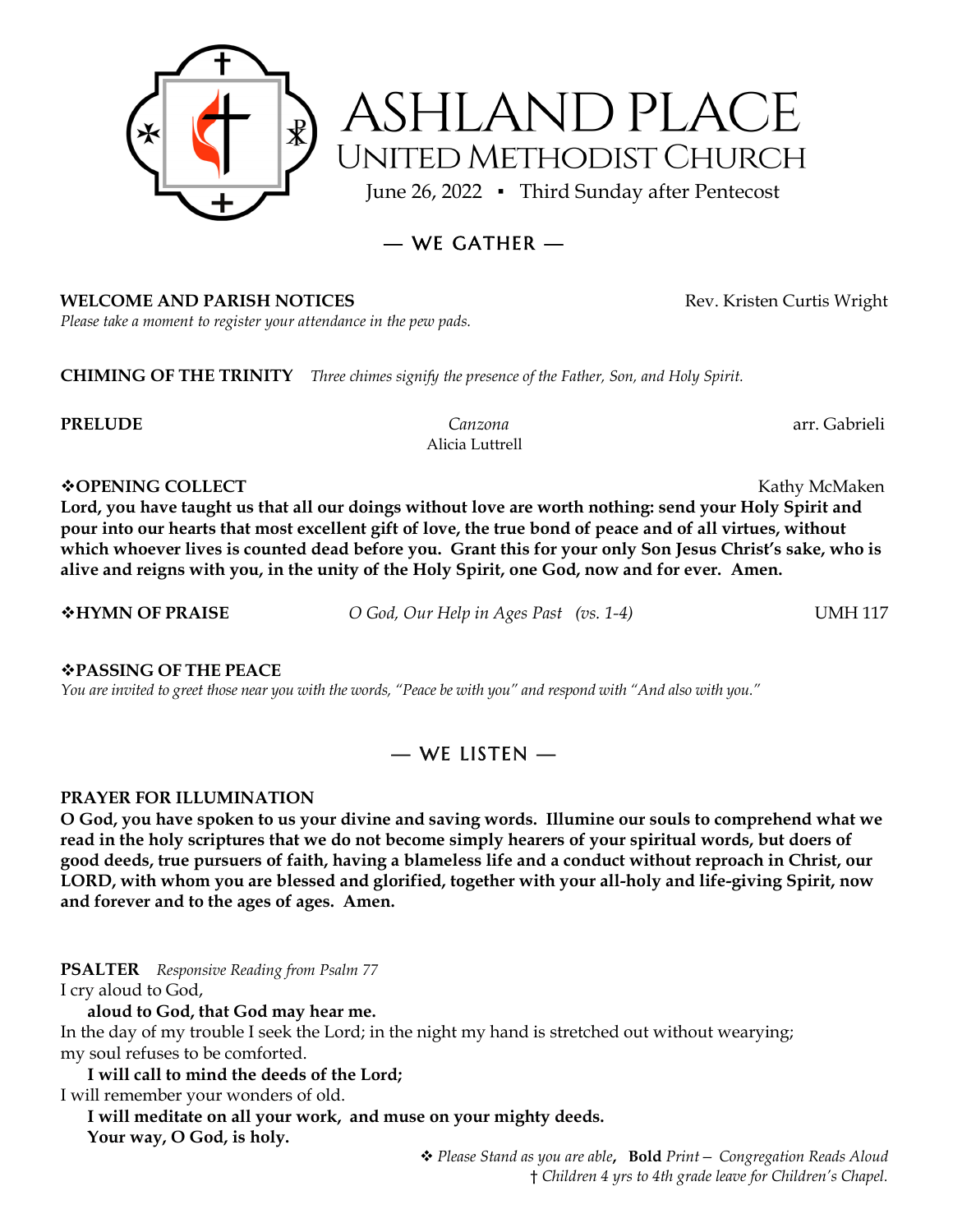**ANTHEM** *Seek Ye First* arr. Wagner Chancel Choir

#### **GOSPEL LESSON** Luke 9:51-62

<sup>51</sup> When the days drew near for him to be taken up, he set his face to go to Jerusalem. <sup>52</sup> And he sent messengers ahead of him. On their way they entered a village of the Samaritans to make ready for him; <sup>53</sup> but they did not receive him, because his face was set towards Jerusalem. <sup>54</sup> When his disciples James and John saw it, they said, 'Lord, do you want us to command fire to come down from heaven and consume them?'  $55$  But he turned and rebuked them.  $56$  Then they went on to another village.

<sup>57</sup> As they were going along the road, someone said to him, 'I will follow you wherever you go.' <sup>58</sup> And Jesus said to him, 'Foxes have holes, and birds of the air have nests; but the Son of Man has nowhere to lay his head.' <sup>59</sup> To another he said, 'Follow me.' But he said, 'Lord, first let me go and bury my father.'  $\omega$  But Jesus said to him, 'Let the dead bury their own dead; but as for you, go and proclaim the kingdom of God.' <sup>61</sup> Another said, 'I will follow you, Lord; but let me first say farewell to those at my home.' <sup>62</sup> Jesus said to him, 'No one who puts a hand to the plough and looks back is fit for the kingdom of God.'

#### ❖**HYMN OF PREPARATION** *Jesus Calls Us* (vs. 1, 3-5)UMH 398

† *During the hymn, children (4 yrs to 4th grade) are invited to gather to go to Children's Chapel. Following the service, parents can meet their children in The Landing.*

### **OLD TESTAMENT LESSON** 2 Kings 2:1-2, 6-14

Now when the LORD was about to take Elijah up to heaven by a whirlwind, Elijah and Elisha were on their way from Gilgal. <sup>2</sup> Elijah said to Elisha, 'Stay here; for the LORD has sent me as far as Bethel.' But Elisha said, 'As the LORD lives, and as you yourself live, I will not leave you.' So they went down to Bethel.

<sup>6</sup> Then Elijah said to him, 'Stay here; for the LORD has sent me to the Jordan.' But he said, 'As the LORD lives, and as you yourself live, I will not leave you.' So the two of them went on. <sup>7</sup> Fifty men of the company of prophets also went, and stood at some distance from them, as they both were standing by the Jordan. <sup>8</sup> Then Elijah took his mantle and rolled it up, and struck the water; the water was parted to the one side and to the other, until the two of them crossed on dry ground.

<sup>9</sup> When they had crossed, Elijah said to Elisha, 'Tell me what I may do for you, before I am taken from you.' Elisha said, 'Please let me inherit a double share of your spirit.' <sup>10</sup> He responded, 'You have asked a hard thing; yet, if you see me as I am being taken from you, it will be granted you; if not, it will not.<sup>' 11</sup> As they continued walking and talking, a chariot of fire and horses of fire separated the two of them, and Elijah ascended in a whirlwind into heaven. <sup>12</sup> Elisha kept watching and crying out, 'Father, father! The chariots of Israel and its horsemen!' But when he could no longer see him, he grasped his own clothes and tore them in two pieces.

 $13$  He picked up the mantle of Elijah that had fallen from him, and went back and stood on the bank of the Jordan.  $14$  He took the mantle of Elijah that had fallen from him, and struck the water, saying, 'Where is the LORD, the God of Elijah?' When he had struck the water, the water was parted to the one side and to the other, and Elisha went over.

May God bless the reading of the Word. **Thanks be to God.**

**SERMON Receiving the Mantle 19th Contract Contract Contract Contract Contract Contract Contract Contract Contract Contract Contract Contract Contract Contract Contract Contract Contract Contract Contract Contract Contra**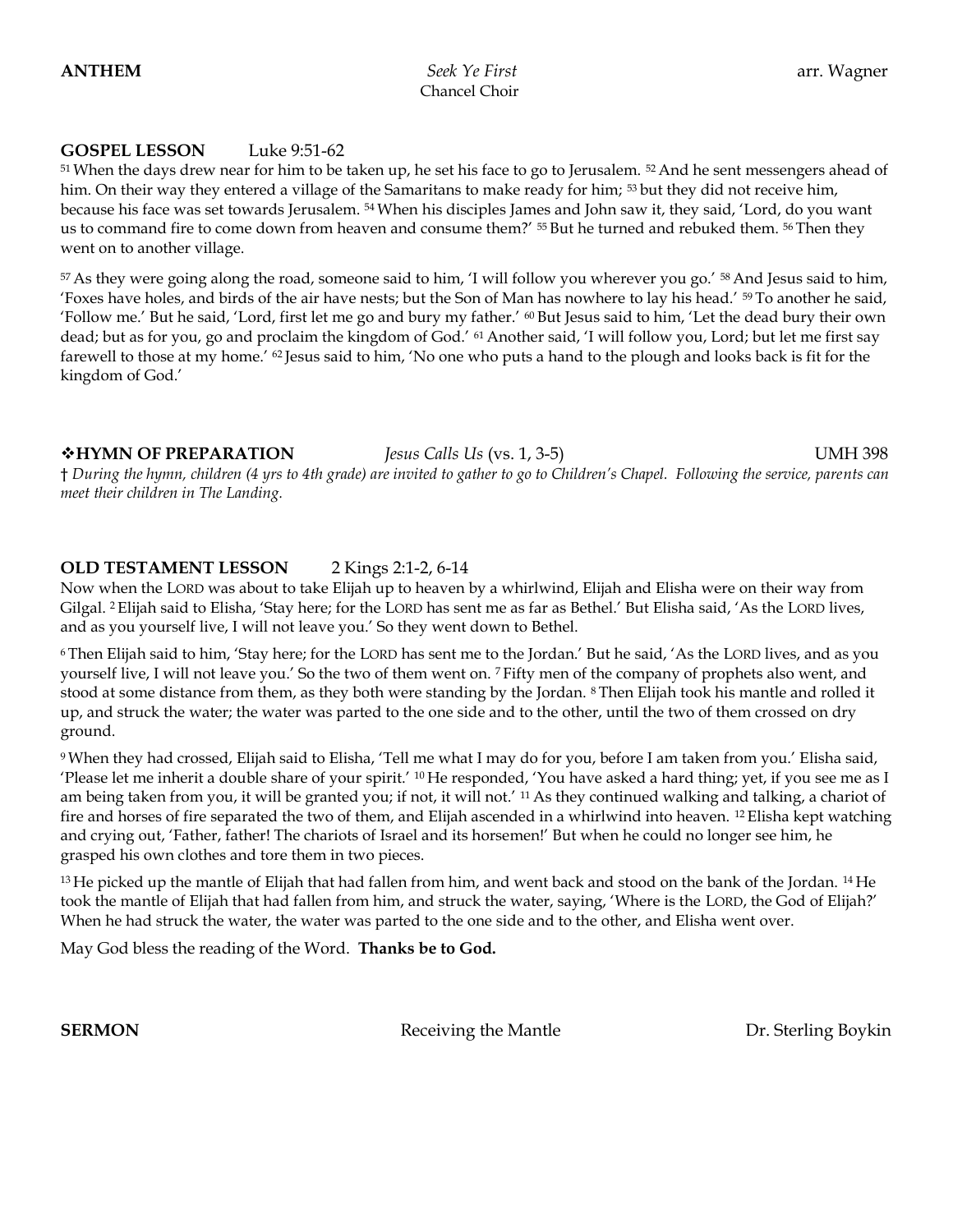# — WE RESPOND —

#### ❖**AFFIRMATION OF FAITH —** *THE NICENE CREED*

**We believe in one God, the Father, the Almighty, maker of heaven and earth, of all that is seen and unseen.** 

**We believe in one Lord, Jesus Christ, the only Son of God, eternally begotten of the Father; God from God, Light from Light, true God from true God; begotten, not made, of one Being with the Father; through Him all things were made.** 

**For us and for our salvation he came down from heaven, was incarnate of the Holy Spirit and the Virgin Mary and became truly human.** 

**For our sake he was crucified under Pontius Pilate; he suffered death and was buried.** 

**On the third day He rose again, in accordance with the Scriptures;**

**he ascended into heaven and is seated at the right hand of the Father.** 

**He will come again in glory to judge the living and the dead, and his kingdom will have no end.** 

**We believe in the Holy Spirit, the Lord, the giver of life, who proceeds from the Father and the Son, who with the Father and the Son is worshipped and glorified, who has spoken through the prophets.** 

**We believe in one holy catholic\* and apostolic Church.** 

**We acknowledge one baptism for the forgiveness of sins. We look for the resurrection of the dead and the life of the world to come. Amen \****universal*

**♫ GLORIA PATRI**

**Glory be to the Father, and to the Son and to the Holy Ghost; as it was in the beginning, is now, and ever shall be, world without end. A-men. A-men.**

#### **MORNING PRAYER and LORD'S PRAYER**

**Our Father, who art in heaven, hallowed be Thy name.** 

**Thy kingdom come, thy will be done on earth as it is in heaven.**

**Give us this day our daily bread. And forgive us our trespasses, as we forgive those who trespass against us.** 

**And lead us not into temptation, but deliver us from evil.** 

**For thine is the kingdom, and the power, and the glory, forever. Amen.**

#### **OFFERTORY PRAYER OFFERTORY** Joe Stuart, soloist

♫ ❖**DOXOLOGY** 

**Praise God from whom all blessings flow; praise him, all creatures here below; praise him above, ye heavenly host; praise Father, Son, and Holy Ghost. Amen.**

# — WE GO FORTH —

#### ❖**INVITATION TO CHRISTIAN DISCIPLESHIP**

#### ❖**HYMN OF INVITATION** *How Great Thou Art* (vs. 1, 4)UMH 77

*During the Hymn of Invitation, those who wish to join this congregation of the United Methodist Church are invited to come to the chancel rail to meet with the pastors.* 

#### ❖**BENEDICTION**

❖**POSTLUDE** *Harmonization of "Victory"* arr. Freudenburg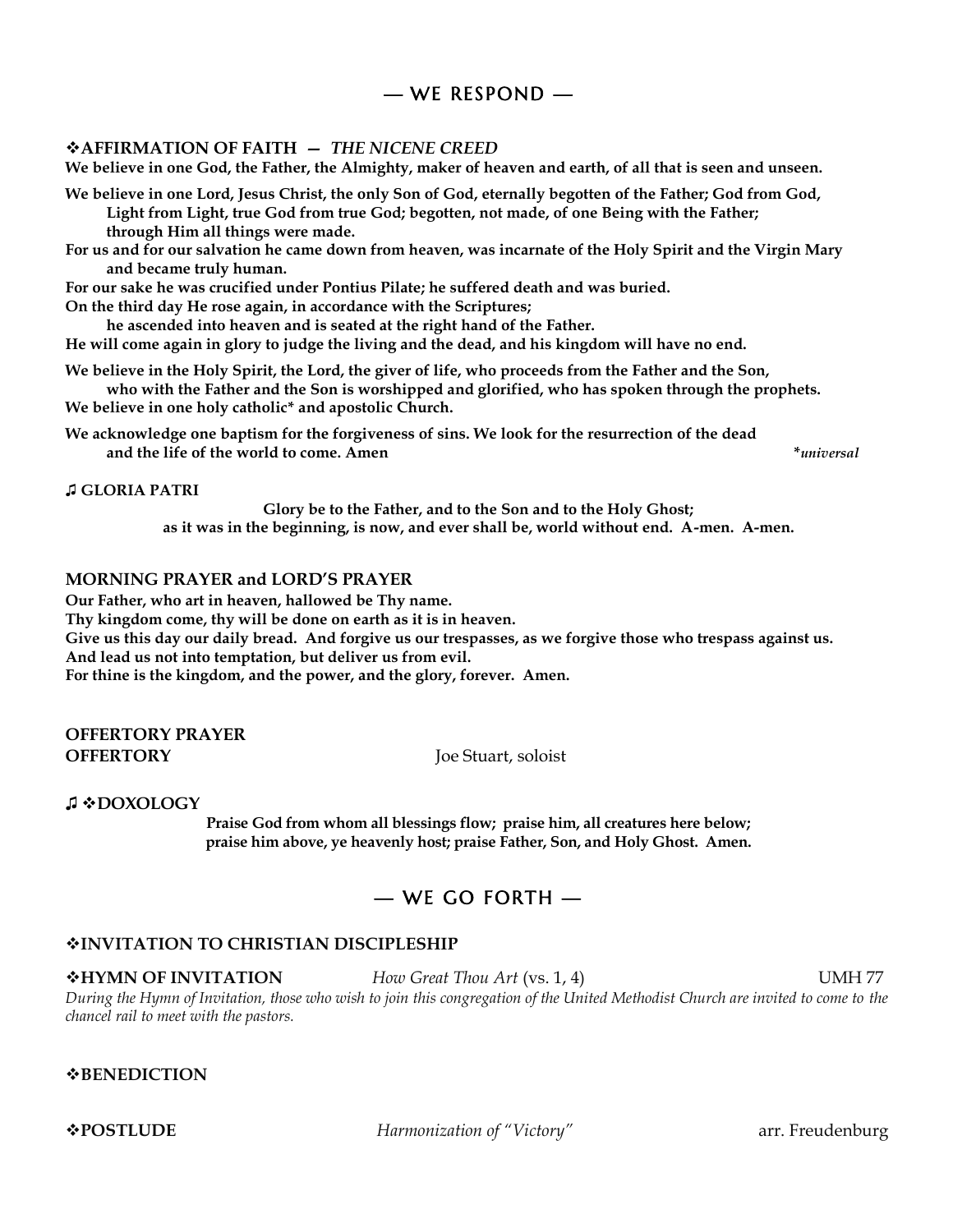

# **WELCOME**

We want to thank you for choosing to worship with us at Ashland Place United Methodist Church. If you have questions about church activities, church membership, or the Christian faith, we would love to speak with you. Feel free to contact one of our pastors, or a staff member if we can assist you in any way.

# CIRCLE OF CONCERN

Please hold these members in your prayers: John Allen, Jean Brown, Tootsie Chitwood, Sharon Coggin, Linda Lee Counts, Jane Ford, Marcia Golson, Ruffin Graham, June and Jim Harter, Freddie Jones, Peggy Mann, Haley Maxime, Lexi Mestas Mayhall, Tom Murray\*, Michael Pierce, Sr, Tom Root, Burton Roton, Nancy Scott, Joann Smith, Nyla Smith, Lonn Spencer, Peggy Tanner (Cindy Roton's mother), Bob Thomson, Kathryn Willingham. (\**New this week*) *Contact Pam Bostick in the Church Office to add someone to this prayer list for our Intercessory prayer group, &/or for the printed bulletin.* 

## UPCOMING OPPORTUNITIES

### **Sunday, June 26th**

9:00 a.m. — **Ascension Modern Service**  10:00 a.m. — Sunday School 11:00 a.m. — **Traditional Sanctuary Service** 

## **Monday, June 27th**

12:00 p.m. — Youth leave for Oakwood 5:30 p.m. — Administrative Board 6:00 p.m. — UMC Conversation with Dr. Bishop

| Tuesday —  | Prayer Shawl Ministry - 10:00 a.m. |
|------------|------------------------------------|
| Thursday — | Men's Bible Study - 7:00 a.m.      |

## 2022 GIVING UPDATE for June 19th

| Giving Received:      | \$17,119 |
|-----------------------|----------|
| Giving Needed Weekly: | \$16,544 |

Year to Date Giving through May: Giving Received: \$378,917 Giving Needed: \$359,723

# **OUR CHURCH STAFF**

**Senior Pastor** Dr. Sterling Boykin, sboykin@apumc.com **Associate Pastor** Rev Kristen Wright, kwright@apumc.com

**Church Administrator** Pam Bostick, pbostick@apumc.com **Music Director** Alicia Luttrell, musicdirector@apumc.com **Children's Director** Mary Hunter Fuller, MHfuller@apumc.com **Youth Director** Lee Ann Boykin, LAboykin@apumc.com **Media Director** Jon Miller **Building Steward** Quinton McConnell **Nursery Director** Sarah Willingham

# WELCOME TO ALICIA LUTTRELL

We welcome Alicia Luttrell to our staff as the Director of Traditional Music. Alicia will share her talents on the piano and organ with us in worship and direct the Chancel Choir and Handbell Choir. Alicia is married to Melton and they have five children, Brooke, Austin, Aiden, Meghan and Colleen. She is also the music teacher at Old Shell Road Magnet School for academics and the arts.

# ADMINISTRATIVE BOARD MEETING, June 27

June 27th at 5:30 p.m. in Fellowship Parlor

# A UNITED METHODIST CONVERSATION, June 27

Join us on Monday, June 27th at 6:00 p.m. in Fellowship Hall when Dr. Debora Bishop, our District Superintendent, will lead a conversation about The United Methodist Church. There will be a time of Q&A about possible changes in the church.

# ONE SERVICE AT 10:00, July 3

Join us in the Sanctuary for ONE combined service at 10:00 a.m. on July 3rd.

# LADIES WHO LUNCH, July 12

Mark your calendars for Ladies Who Lunch in 2 weeks. Reservations requested (by July 7) to Chee Chee at lwstreet@gmail.com.

# WORDS OF WELCOME TO MEMBERSHIP

**We give thanks for all that God has already given you and we welcome you in Christian love. As members together with you in the body of Christ and in this congregation of The United Methodist Church, we renew our covenant faithfully to participate in the ministries of the church by our prayers, our presence, our gifts, our service, and our witness, that in everything God may be glorif**i**ed through Jesus Christ.**

15 Wisteria Avenue • Mobile, Alabama 36607 • apumc.com • 251.478.6356